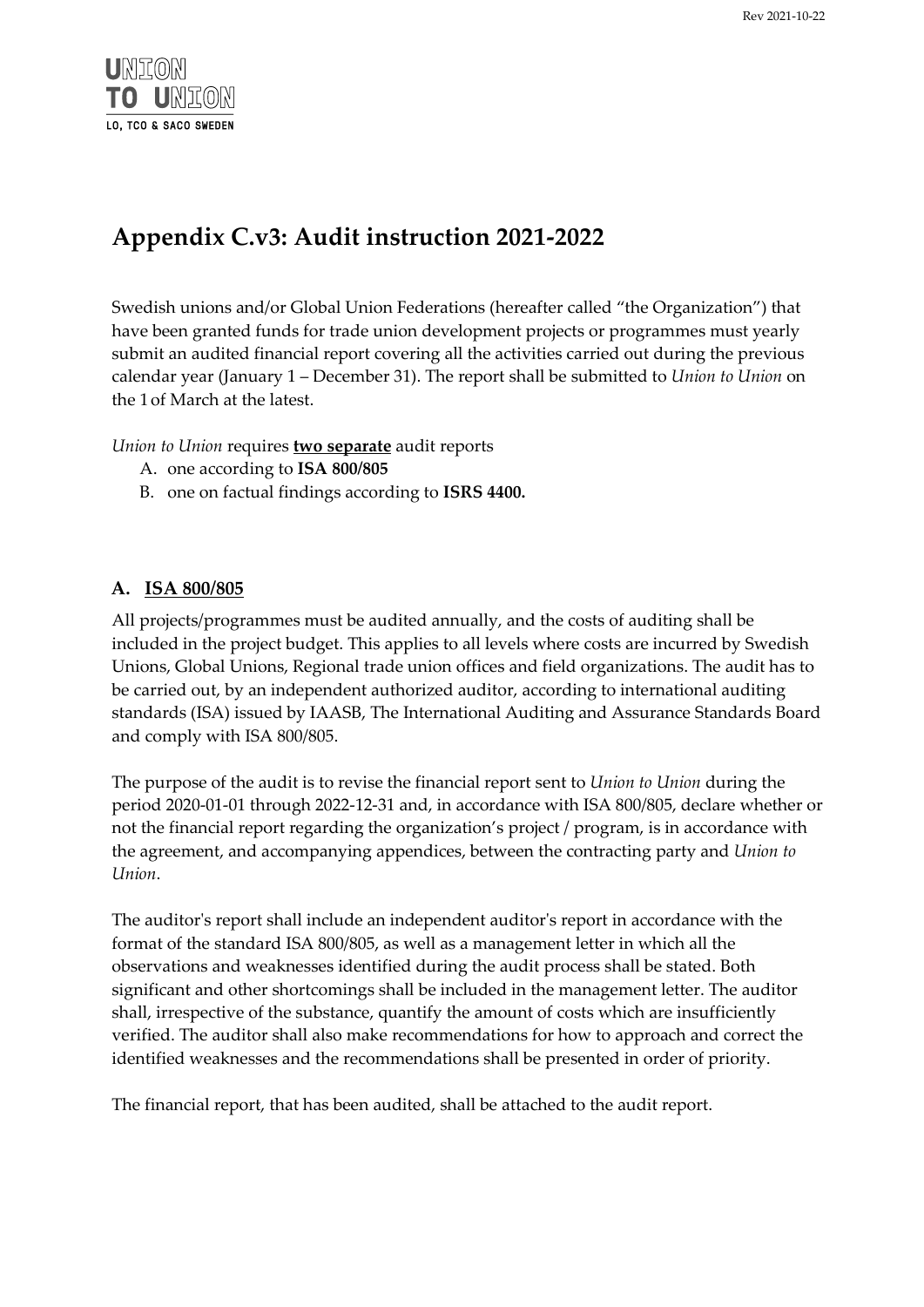If the auditor considers that no observations or weaknesses are identified that would render a management letter, this explanation shall be stated in the independent auditor's report. Actions taken by the organization to address weaknesses in previous audits shall be presented in the management letter.

The independent auditor's report shall clearly stipulate that the audit has been conducted in accordance with ISA 800/805. The report shall be signed by the auditor and include the auditor's title.

### **The audit report must include an opinion, as stated below:**

### *Opinion*

*We have audited the statement of income and expenditure of (Organisation) for (the Project/Project no) for the period from January 1 to December 31, XXXX and notes to the statement of income and expenditure, including a summary of significant accounting policies (together "the financial statement").* 

*In our opinion, the accompanying financial statement presents fairly, in all material respects, the income and expenditure of (the Project/Project no), for the period from January 1 to December 31, 20YY in accordance with the cash income and expenditure basis of accounting described in Note I.* 

#### *Basis for Opinion*

*We conducted our audit in accordance with International Standards on Auditing (ISA800/805). Our responsibilities under those standards are further described in the Auditor's Responsibilities for the Audit of the Financial Statement section of our report. We are independent of the Organisation in accordance with the ethical requirements that are relevant to our audit of the financial statement in (country), and we have fulfilled our other ethical responsibilities in accordance with these requirements. We believe that the audit evidence we have obtained is sufficient and appropriate to provide a basis for our opinion.* 

## **B. Report on factual findings according to ISRS 4400**

The additional assignment shall be reported separately in the "Report on factual findings".

The review shall be based on spot checks of at least 40 % of total project costs. The size of the sample from the audited reports from the subsequent levels shall be specified in the report.

If the auditor that performs the additional assignment, assesses that the observations described in the "Report on factual findings" include the information that would have appeared in the management letter, a management letter does not need to be issued. In that case, it shall be stated in the "Report on factual findings" that a management letter has not been issued for that reason.

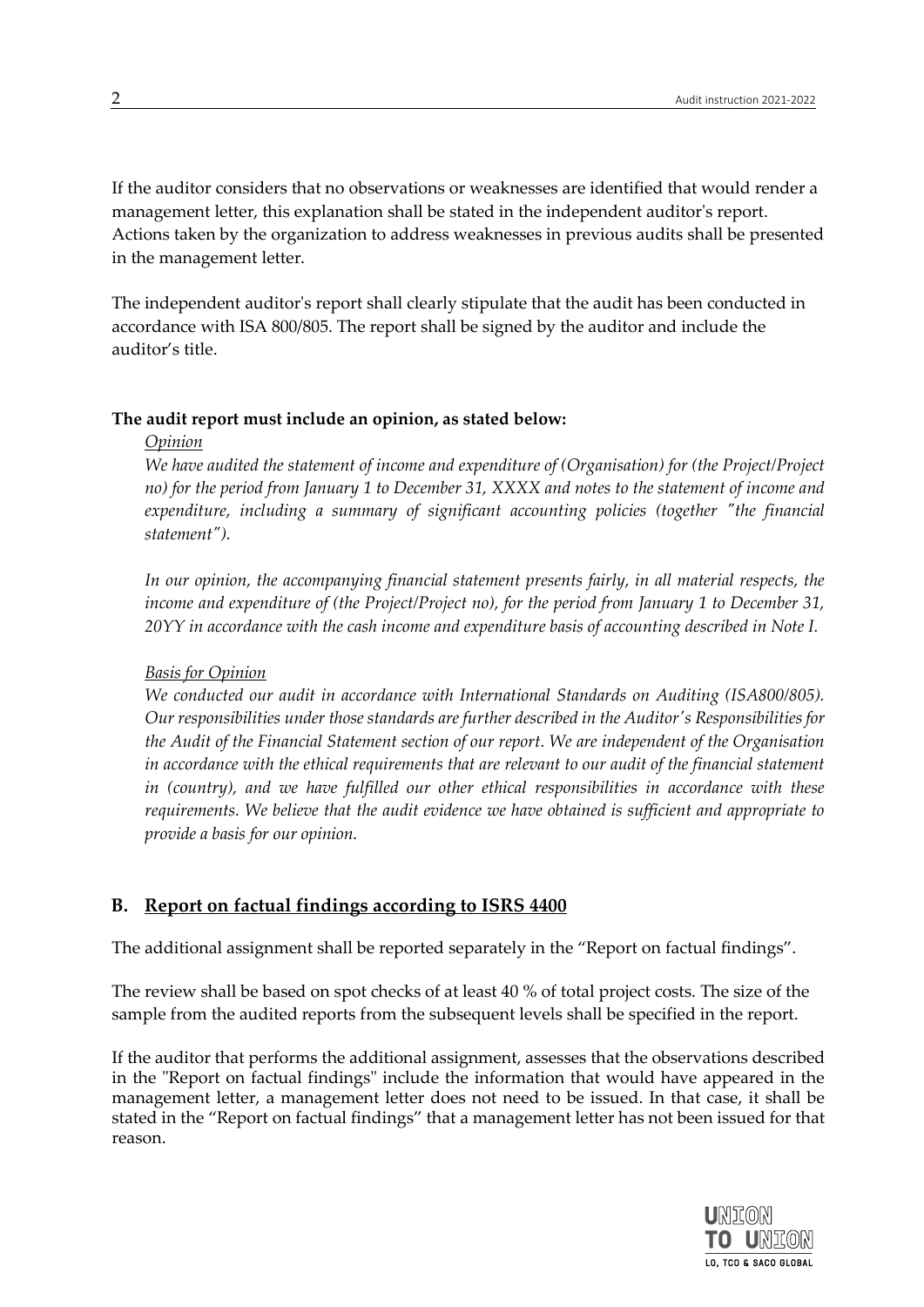In this review, the auditor shall examine, in particular:

- **1.** Review whether the staff costs charged to the project are regularly posted throughout the year in a systematic way and whether the staff costs can be verified on adequate basis. Adequate basis is for instance supporting documents with standard time reporting per month.
- **2.** Review that the financial report includes a comparison for each budget line between actual outcome and the latest budget approved by *Union to Union,* regarding expenses for activities for the current period.
- **3.** Based on materiality and risk, the auditor shall review whether reported costs have sufficient supporting documents.
- **4.** Review that the organization complies with national accounting and tax rules.
- **5.** Review whether the organization has followed the procurement rules set out in the agreement and, where applicable, in the Annex.
- **6.** Review that the outgoing balance from previous period corresponds with the ingoing balance this period.
- **7.** If the partner uses a modified cash principle as the accounting principle, the auditor shall describe the chosen accounting principle and how it has been applied.
- **8.** Verify the outgoing balance in the project at the end of the year.
- **9.** If *Union to Union's* contracting partner is a Swedish Union, the auditor shall review that the own contribution (5 % of the total project budget) has been reported on the income side in the project accounts together with the project funds from *Union to Union*.
- **10.** Review that an organizational assessment has been done before entering in agreement with organizations at subordinate level.
- **11.** Review that an agreement has been signed, including correct requirements on accurate reporting and auditing, before any transfers are made to the organization at subordinate level
- **12.** If the Co-operation partner has agreements on subsequent levels with local partners for less than 75 000 SEK, the auditor shall review if the Co-operation partner has a written approval from *Union to Union* to include the costs on subsequent level in the Co-operation partners own audit.

If the Co-operation partner has an approved exception from *Union to Union* permitting local audit to be done at regional level the auditor shall review that the agreed stipulated special routines and conditions is adhered to.

**13.** If the Co-operation partner has an approved exception from *Union to Union* permitting transfer of funds outside of the international banking system, the auditor shall review that the agreed stipulated special routines and conditions is adhered to.